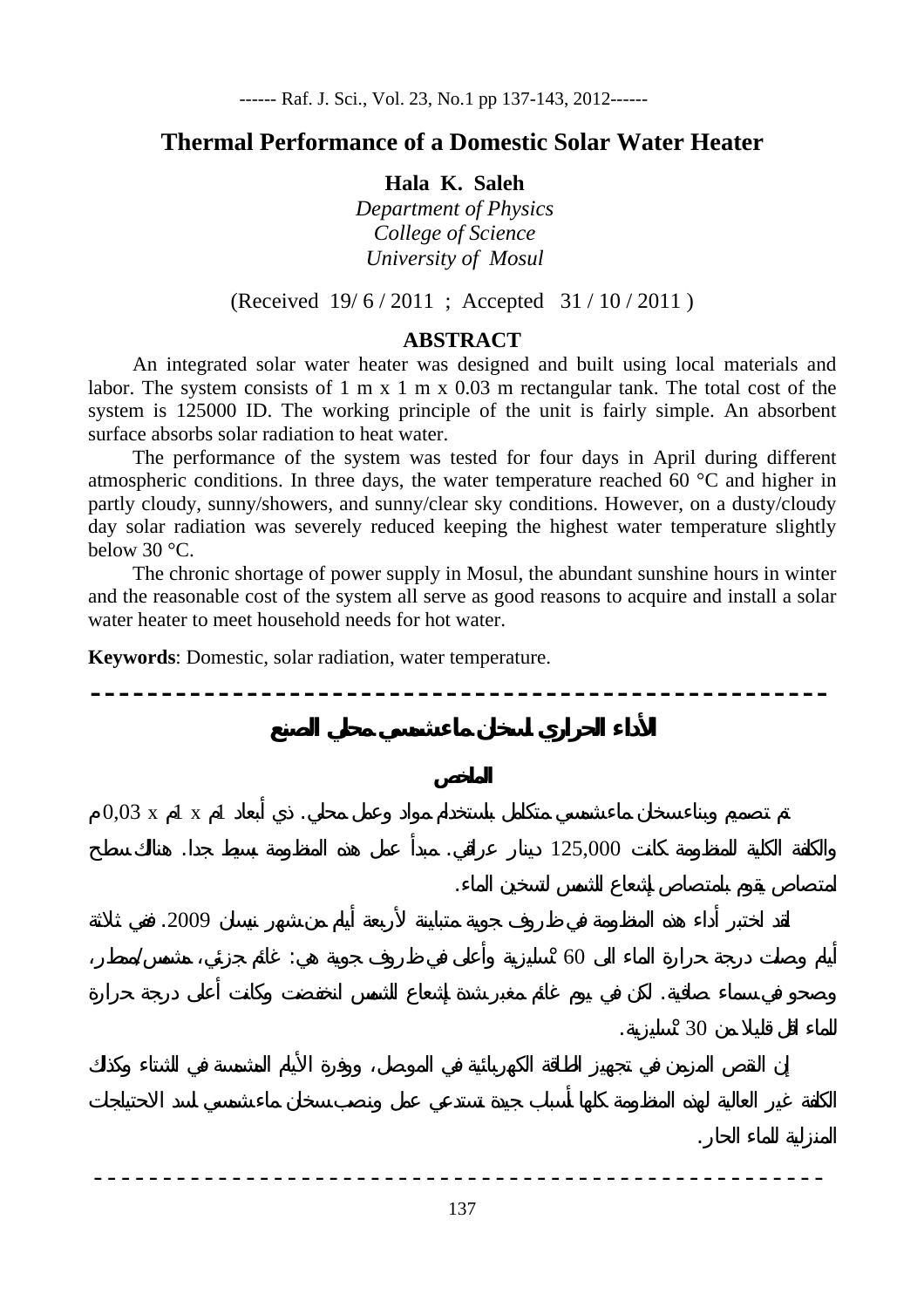### **INTRODUCTION**

Hot water is a necessity for communities in both developing and developed nations. In developing countries people work hard to meet their hot water needs. Rural households rely on biomass to heat water. However, in developed countries electricity and/or natural gas are commonly used in heating water.

Despite the long winter months in Mosul (Lat. 36.3° N; Long. 34.15° E; Elev. 216m above MSL), sunshine is abundant. However, electric supply is very limited and intermittent. In fact power supply in Mosul averaged less than 10 hours/day during the last two decades. A good solution to this problem is using solar energy to heat water.

Currently solar water heating technology is in use in different areas of the world including U.S., China, India and the Middle East (Gadgil, 2007). However, the systems used in those countries are sophisticated and very expensive for developing nations to afford.

It is important for developing countries to exploit the solar energy using locallyavailable materials. The basic version is the passive integrated storage-collector solar water heater (also called batch type) consisting of a water tank with a dark absorber (usually a thick coat of black paint) placed in a wooden box with insulation and a sheet of glass on top to create an air gap to trap solar energy.

Basically the idea is simple. Cold water enters at bottom of the tank through an inlet. As the sun heats the absorbent surface, hot water with lower density rises upwards to the top of the tank. If the outlet, at the upper part of the tank, is opened, then hot water flows and cold water passes through the inlet at the bottom.

Generally, two main types of solar water heaters are in use: active and passive systems. An active solar system has an assembly of collectors, storage devices and transformer fluids which convert solar energy into thermal energy (Agbo and Oparaku, 2006). In such system, electric pumps, valves and controllers are used to help water circulation and transfer of fluids through the collectors. Active systems are more expensive than passive systems but are more efficient (Ali *et al*., 2009).

In passive systems, on the other hand, heat is transferred by convection. Circulation flow rate depends upon the radiation level (Agbo and Oparaku, 2006). Hence, the warmer less dense water rises to the top of the tank. Passive solar water heater systems are reliable, less expensive to maintain and repair, and possibly last longer than active systems (Agbo *et al*., 2005).

A simple passive solar water heater was proposed by Akuffo and Jackson (1998) in Ghana. The storage capacity of this integrated system was 90 liters. The maximum temperature achieved was 45 °C by 4:30 pm. Akuffo and Jackson (1998) recommended more insulation to the storage tank to minimize overnight heat loss.

A similar system was introduced by Asif and Muneer (2006). It consisted of a rectangular integrated-collector unit but incorporated fins to enhance thermal performance and structural stability.

Another integrated storage-collector system was introduced by Mohamad (1997). This unit consisted of a tank with a trapezoidal cross section.

Finally, Al-Talib *et al*., (2009) designed and fabricated an integrated solar water heater in Malaysia. The system is triangular in shape and built by using local materials and labor. It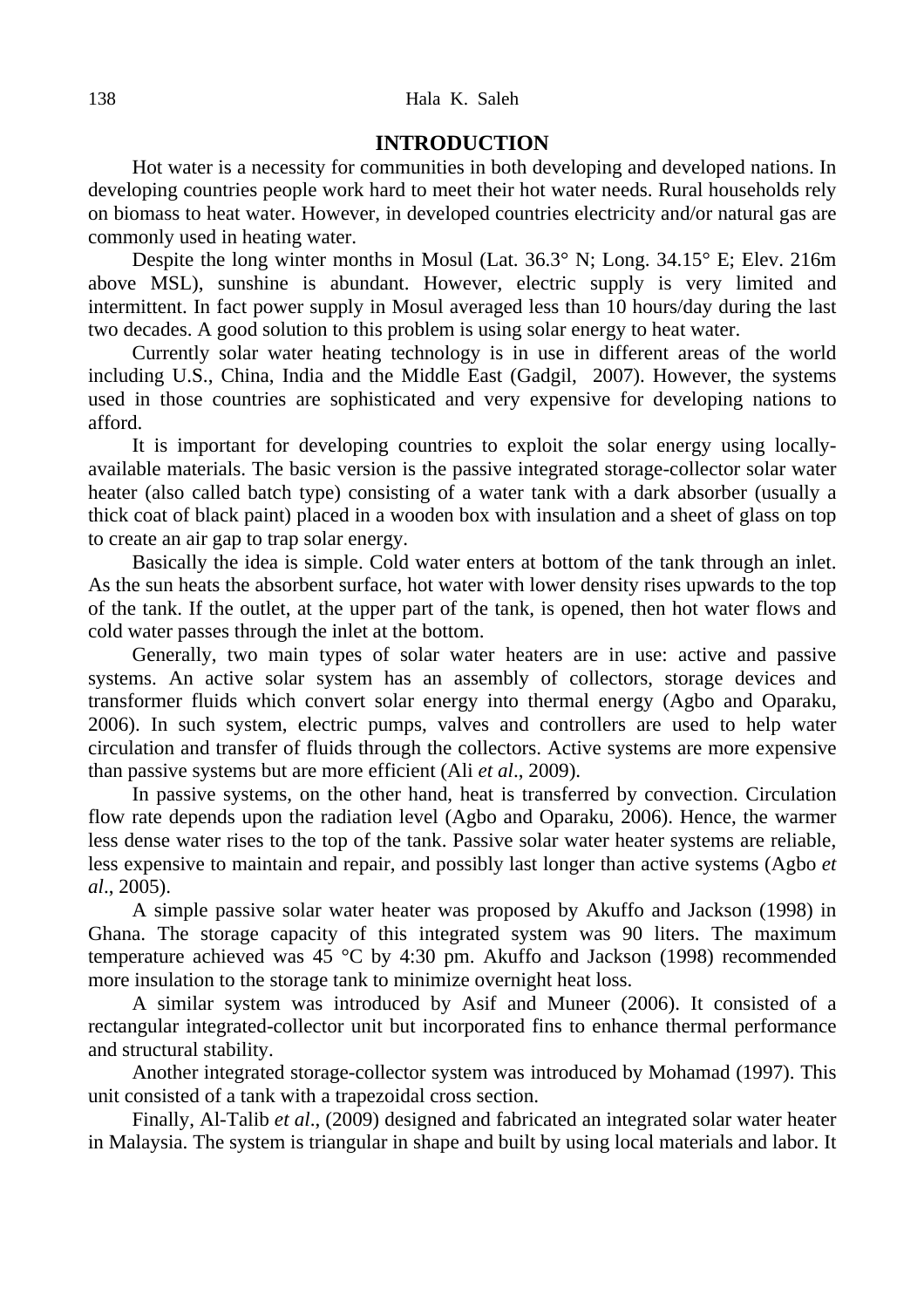was designed to solve the problem of night cooling faced by most types of solar water heaters. Because of better insulating material, very small drops in water temperatures inside the tank took place during the night and warm water could be obtained the next morning.

All the above passive systems had a sheet of glass cover on top maintaining an air gap with the black-painted surface and insulating material for the tank.

### **DESIGN SELECTION FOR THIS STUDY**

The basic design used in this study is a passive integrated storage-collector unit. The system was built to achieve two objectives. First designing a less expensive solar water heater using local materials and labor. This unit consists of a rectangular galvanized steel tank (1m x 1m x 0.03m) with a storage capacity of 30 liters. Five screws were used to support the flat surfaces in order to prevent buckling when filling the tank with water. The sun-facing surface was coated with a thick layer of oil-based black paint. The tank was framed in a wooden box with glass wool insulation to minimize heat loss. A sheet of glass was placed as a cover leaving a 3 cm gap to create a greenhouse effect (Figs.1,2). The total cost of system, including labor, is 125,000 ID (see table 1 for details).



Fig. 1: A schematic diagram for the solar water heater.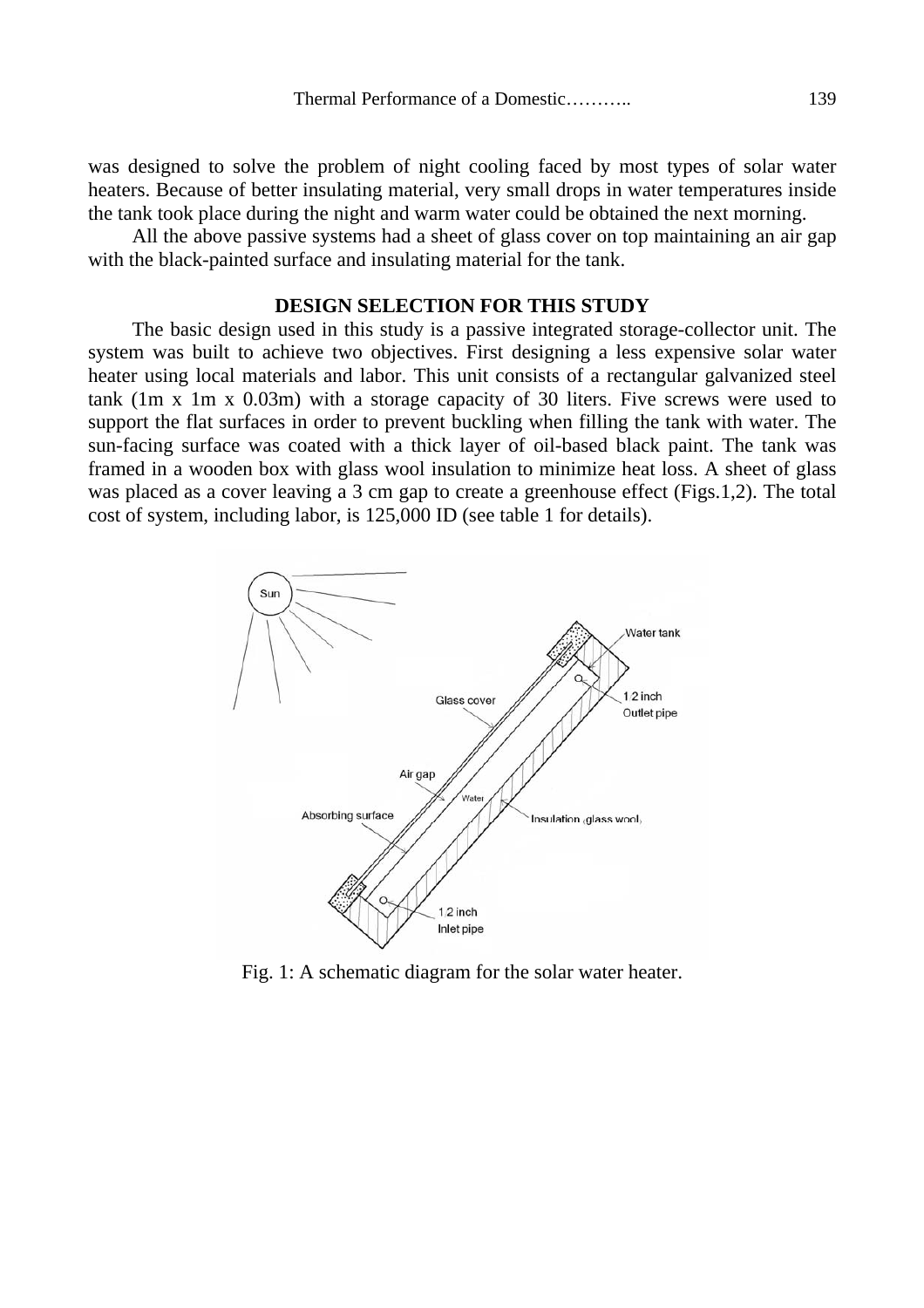

Fig. 2: Integrated solar water heater.

| <b>Material</b>       | <b>Description</b>                                     | Price (ID) |
|-----------------------|--------------------------------------------------------|------------|
| Wood                  | $4 \text{ cm} \times 10 \text{ cm} \times 5 \text{ m}$ | 8000       |
| Plywood               | $0.8$ cm x 110 cm x 110 cm                             | 8000       |
| Galvanized steel tank | $0.03$ m x $1.0$ m x $1.0$ m                           | 60000      |
| Black paint           | $1/2$ liter                                            | 2500       |
| Glass wool            | 5 cm x 110 cm x 110 cm                                 | 8000       |
| <b>Glass</b>          | 4 mm x 1.05 m x 1.05 m                                 | 8500       |

Table 1: Materials used and prices.

A second objective was to test the unit for four days during different weather conditions. The system was tilted about 45° south-facing angle. Junaidi et al (2007) showed that inclination greatly affects temperature variation along the longitudinal length of the water tank. Two mercury thermometers were placed at the water inlet and outlet to collect temperature recordings. Every morning at 7:30 a.m. during the test of the unit, the tank was first drained and then filled with water by connecting a garden hose to the inlet at the bottom. The tank was always filled to the point when water flowed from the expansion pipe next to the outlet at the top. Then at 8:30 a.m. water temperature was recorded after draining about one liter of water from the outlet into a plastic bottle. Inlet water temperature was also recorded as well.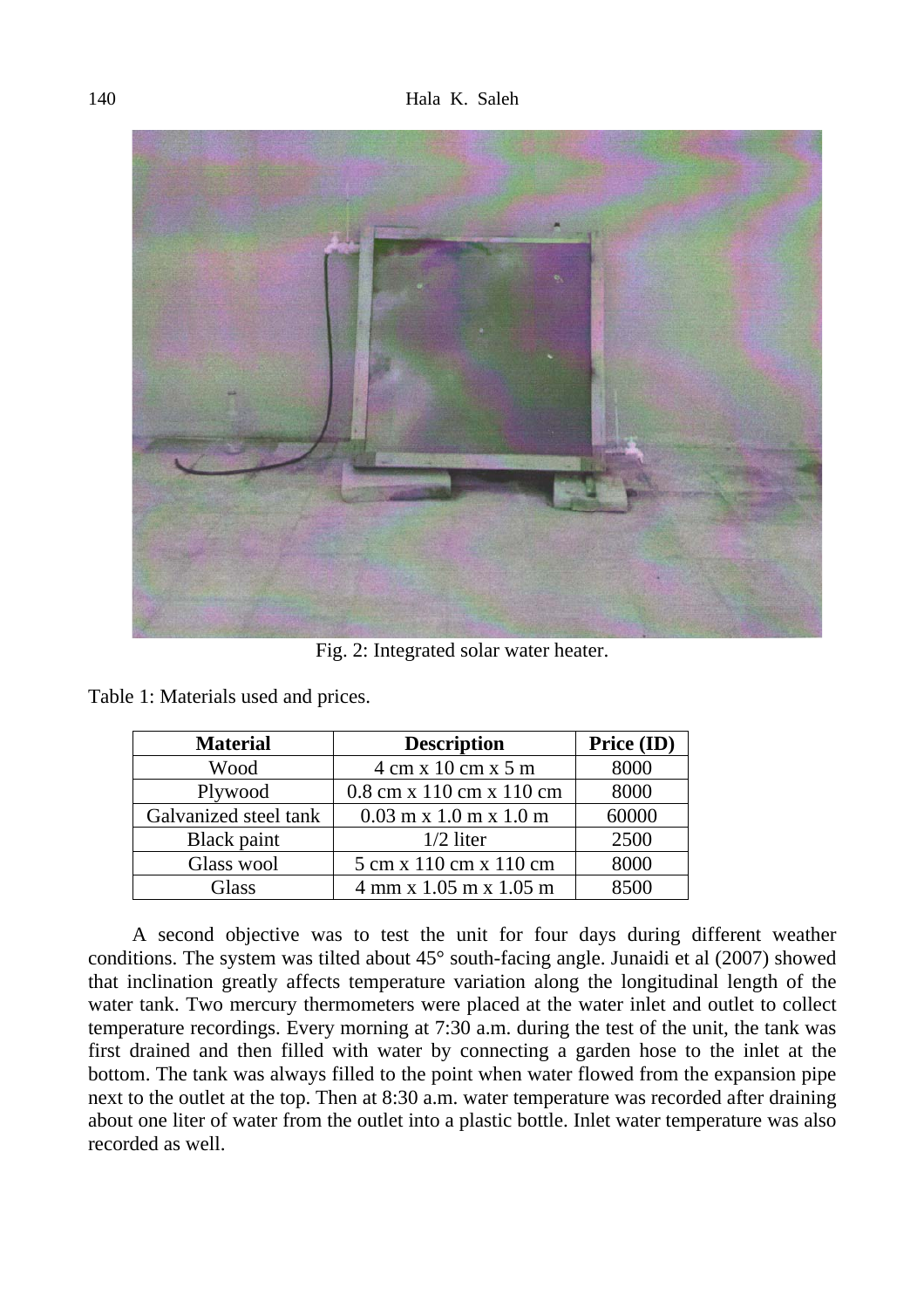This procedure is repeated at one-hour intervals until 5:30 p.m. for each test day (see table 2 for details).

|                      | Day 1<br>07/04/2009 |               | Day 2<br>08/04/2009  |        |               | Day 3  | Day 4        |        |  |
|----------------------|---------------------|---------------|----------------------|--------|---------------|--------|--------------|--------|--|
|                      |                     |               |                      |        | 09/04/2009    |        | 22/04/2009   |        |  |
|                      |                     | Cloudy/dusty  | Partly cloudy        |        | Sunny/showers |        | Sunny        |        |  |
|                      |                     | High: $24 °C$ | High: $29^{\circ}$ C |        | High: 22.2 °C |        | High: 30 °C  |        |  |
| Temp. <sup>o</sup> C |                     |               |                      |        |               |        |              |        |  |
|                      | <b>Inlet</b>        | Outlet        | <b>Inlet</b>         | Outlet | <b>Inlet</b>  | Outlet | <b>Inlet</b> | Outlet |  |
| <b>Time</b>          |                     |               |                      |        |               |        |              |        |  |
| 7:30                 | 17                  | 17            | 16                   | 16     | 16            | 16     | 16           | 16     |  |
| a.m.                 |                     |               |                      |        |               |        |              |        |  |
| 8:30                 | 17                  | 17.5          | 17                   | 22     | 16            | 19     | 17           | 30     |  |
| a.m.                 |                     |               |                      |        |               |        |              |        |  |
| 9:30                 | 17                  | 19            | 17                   | 24     | 17            | 32     | 19           | 42     |  |
| a.m.                 |                     |               |                      |        |               |        |              |        |  |
| 10:30                | 17                  | 20            | 19                   | 37     | 17            | 41     | 19           | 53     |  |
| a.m.                 |                     |               |                      |        |               |        |              |        |  |
| 11:30                | 17                  | 21            | 19                   | 46     | 19            | 54.5   | 19           | 61     |  |
| a.m.                 |                     |               |                      |        |               |        |              |        |  |
| 12:30                | 18                  | 23            | 19                   | 52     | 19            | 65     | 20           | 68     |  |
| p.m.                 |                     |               |                      |        |               |        |              |        |  |
| 01:30                | 18                  | 24            | 19                   | 60     | 19            | 62     | 20           | 64     |  |
| p.m.                 |                     |               |                      |        |               |        |              |        |  |
| 02:30                | 18                  | 25            | 18                   | 56     | 19            | 57     | 20           | 57     |  |
| p.m.                 |                     |               |                      |        |               |        |              |        |  |
| 03:30                | 18                  | 27            | 18                   | 49     | 19            | 51     | 20           | 52     |  |
| p.m.                 |                     |               |                      |        |               |        |              |        |  |
| 04:30                | 18                  | 28            | 18                   | 43.5   | 19            | 46     | 20           | 45     |  |
| p.m.                 |                     |               |                      |        |               |        |              |        |  |
| 05:30                | 18                  | 28            | 18                   | 37     | 18            | 40     | 20           | 40     |  |
| p.m.                 |                     |               |                      |        |               |        |              |        |  |

|  | Table 2: Water temperature recordings during four different states of the atmosphere. |  |  |  |  |
|--|---------------------------------------------------------------------------------------|--|--|--|--|
|  |                                                                                       |  |  |  |  |

# **DISCUSSION**

For four days, outlet as well as inlet water temperatures were recorded (Table 2). Those days typically represent weather conditions during April in Mosul city. Fig. (3), a graphical representation of recorded outlet water temperatures clearly shows two distinct patterns of temperature recordings. The first pattern, the lowermost curve, (cloudy/dusty day) shows a slow gradual rise in water temperature. The maximum water temperature achieved was  $28^{\circ}$ C at 5:30 p.m. which was only 10  $^{\circ}$ C higher than the inlet water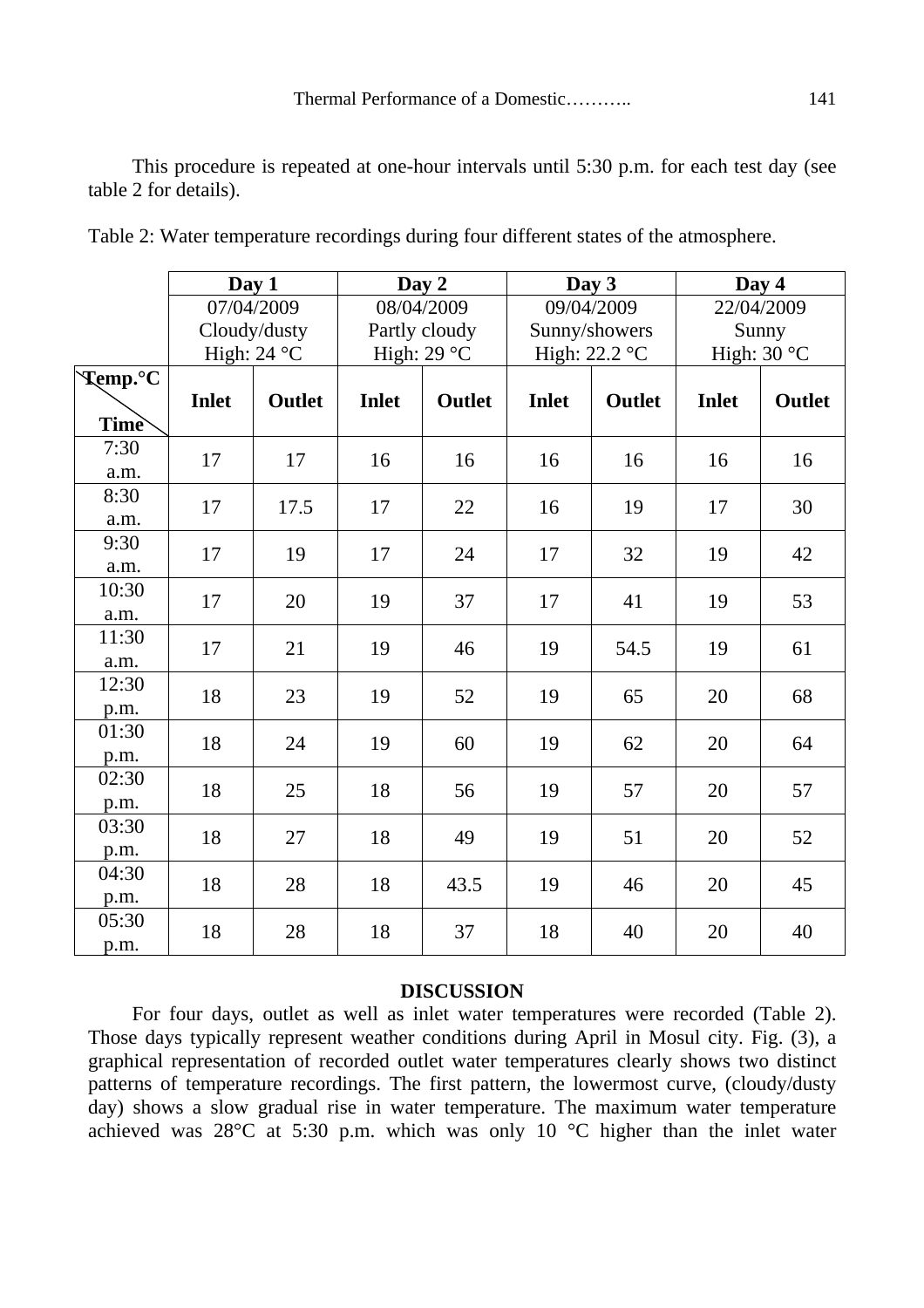temperature. Obviously, dust and cloud severely reduced the amount of solar radiation for that day.



Fig. 3: Comparison of outlet water temperature of the solar water heater during four different weather conditions: cloudy/dusty (solid diamonds), partly cloudy (crosses), sunny/showers (solid circles) and sunny/clear sky (open squares).

The second pattern represented by the upper three curves for the remaining weather conditions, clearly illustrates a peak graph. This pattern shows a rapid rise in water temperatures reaching their highest readings between 12:30-1:30 pm period (60-68 °C). This resulted from of increased solar altitude and reduced optical air mass. It was then followed by a slightly slower drop in water temperatures to around 40  $\degree$ C by 5:30 p.m. The sunny/clear day showed the highest recorded temperature of 68 °C at 12:30 p.m.

The best performance of the unit was during sunny clear weather. Also, neither atmospheric nor inlet water temperatures appeared to have an important influence on the outlet water temperatures. In addition, the system proved to function well in cloudy and sunny/rainy days as well.

## **CONCLUSIONS**

A simple, easy to build solar water heater for household use in Mosul is suggested and tested. The heater can be very helpful in serving family hot water needs. Except for dusty/cloudy conditions water temperature in excess of 60 °C were obtained. Although the water temperatures produced are less than those produced by imported solar heaters by about 5-10°C, the cost of the proposed heater is much lower than that of the imported ones. The cost of the suggested heater is only about \$100 compared with about \$600 for the imported type.